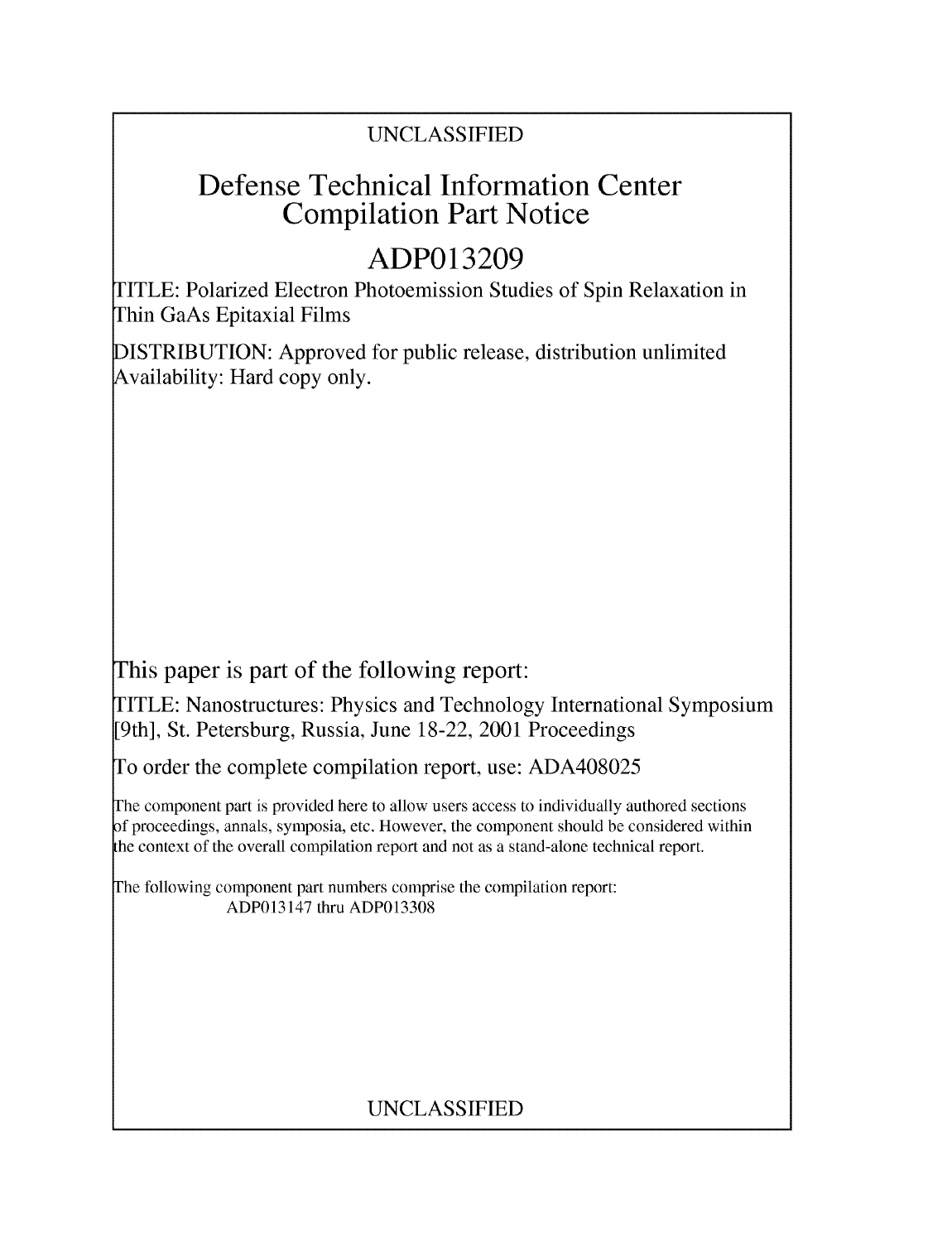### Polarized eleerton photoemission studies of spin relaxation in thin GaAs epitaxial films

Yuri A. Mamaev†, Yuri P. Yashin†, Arsen V. Subashiev‡, Anton N. Ambrajei† *and Alexander V RochanskyT*

t Laboratory of Spin-Polarized Electron Spectroscopy, State Technical University, 195251, St Petersburg, Russia

IState Technical University, 195251, St Petersburg, Russia

Abstract. The results of systematic study of polarized electron emission from unstrained GaAs thin epitaxial layers with varying thickness are presented. Excitation spectra of the polarized photoemission reflect the optical spin orientation of the electrons produced by the circularly polarized light excitation and spin relaxation kinetics. The interpretation of the spectra and their temperature dependencies shows the importance of valence band wrapping and correlation between the spin and the momentum of an electron. For thin overlayers the residual polarization losses occur in the band-bending region.

Optical spin orientation in GaAs in known to give information on the spin relaxation mechanisms and the electron kinetics. With the aim to clarify the mechanisms of photoelectron polarization losses, we have performed a set of the polarized electron emission experiments with unstrained GaAs epitaxial thin films.

The GaAs overlayers with the thickness 70, 100, 150, 500, 1000 and 1500 nm were MBE-grown at the top of n-doped GaAs wafer. An advantage of n-doped GaAs wafer is the elimination of the back scattering of photoexcited electrons from the overlayer/wafer interface, which leads to the lowering of an effective lifetime of electrons prior the emission. At the same time the study of electron emission from the overlayers with various thickness allowed us to investigate the emission of electrons as a function of the electron extraction time from the GaAs film.

In the modulation doped GaAs overlayers the main part of a layer was low p-doped  $(5 \times 10^{17} \text{ cm}^{-3})$ , which should help to suppress Bir-Aronov-Pikus (BAP) spin relaxation mechanism, while the top 10 nm were heavily p-doped  $(5 \times 10^{19} \text{ cm}^{-3})$  with the aim to achieve high quantum yield at the NEA surface. The working GaAs overlayer was capped with As to prevent the layer pollution by the air. With the aim to study temperature dependence of electron spin dynamics, the electron polarization and yield spectral dependencies were measured at the temperatures 300 and 130 K for freshly activated samples and in the course of the photocathode surface degradation.

All measurements have been performed at the computer-controlled set-up [2] at the residual pressure  $1-2 \times 10^{-10}$  Torr, circularly polarized light monochromaticity being equal  $\Delta\lambda = 2$  nm. Thermal cleaning procedure (at the pressure not exceeding  $3-5 \times 10^{-9}$  Torr) consisted of the sample heating with gradual increase of temperature up to 560-580 degrees centigrade, one hour exposition at 560-580 degrees centigrade and than cooling for one hour till room temperature. NEA has been achieved by cesium and oxygen deposition. During the course of experiments Mini-Mott detector was calibrated both with the energy **-** loss extrapolation procedure **[3]** and with GaAs/AlGaAs derivative standard for polarimeter calibration [4].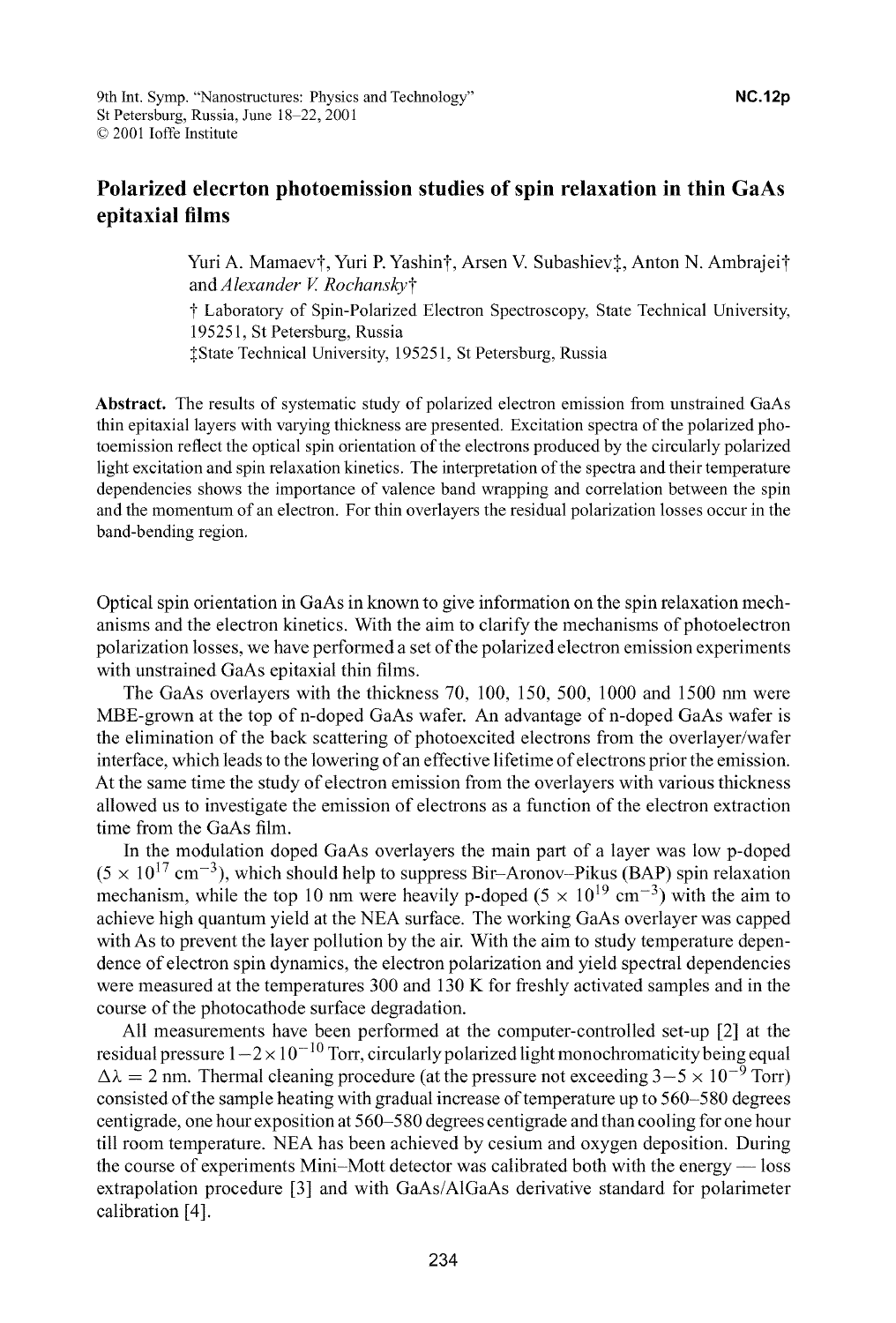

Fig. **1.** Electron spin polarization (circles) and quantum yield (crosses) as a function of excitation energy for the GaAs unstrained sample (overlayer thickness 100 nm) at room temperature (a) and maximum polarization values at various GaAs overlayer thickness for freshly activated cathodes (b). Solid line and circles — room temperature; dash line and crosses —  $T = 130$  K.

Figure 1(a) shows the electron spin polarization  $P(h\nu)$  and quantum yield  $Y(h\nu)$  as a function of excitation energy for the GaAs unstrained sample with overlayer thickness 100 nm at room temperature. The typical features of  $P(h\nu)$  and  $Y(h\nu)$  curves are clearly seen, i.e. high spin polarization  $P$  near the photothreshold, then rather wide plateau, followed by decreasing of P when  $h\nu$  is close to  $E_g + \Delta$ , where spin-orbit splitting  $\Delta = 0.3$  eV. The maximum value of P is about 46% for 100 nm films.

In general, the polarization of the optically oriented electrons can be lost **[1]:**

(i) at the electrons creation under circular light excitation; (ii) during the thermalisation; (iii) in course of electrons transport to the band-bending region (BBR); (iv) in the BBR; (v) during the escape to vacuum through the NEA surface barrier. The processes at different stages of the photoemission have strongly different time scales, and are essentially independent, so that the polarization  $P$  of the emitted electrons can be expressed as a product of the factors reflecting each step of the emission process **[6],**

$$
P(h\nu) = P_0(h\nu) R_{\text{th}} R_{\text{tr}} R_{\text{BBR}} R_{\text{emi}},
$$
\n(1)

where  $P_0(hv)$  is the electron polarization in the conduction band at the excitation moment, the factors  $R_{th}$ ,  $R_{tr}$ ,  $R_{BBR}$ , and  $R_{emi}$  describe spin relaxation during each of the subsequent stages of emission as listed above.

The wide plateau is a sequence of a suppression of the BAP spin relaxation mechanism due to low doping at the main part of the GaAs overlayer. It also a manifest of negligible polarization losses at the step (ii) of the photoemission.

The dependence of the polarization in the polarization maximum on the layer thickness *d* is presented in Fig. 1(b). As it is evident from Fig. 1(b), the maximum polarization value grows upon the reduction of GaAs overlayer thickness and for the most thin overlayer practically reaches 50%, which is the theoretical maximum value of  $P_{\text{max}}$  in equilibrium. This dependence can be used to evaluate the polarization losses in the step (iii) and to estimate the spin relaxation time in the layer.

At the small layer thickness  $d \ll l$  (*l* is the diffusion length) the corresponding depolarization factor can be written as

$$
R_{\rm tr} = \frac{\tau_s}{\tau_{\rm esc} + \tau_s},\tag{2}
$$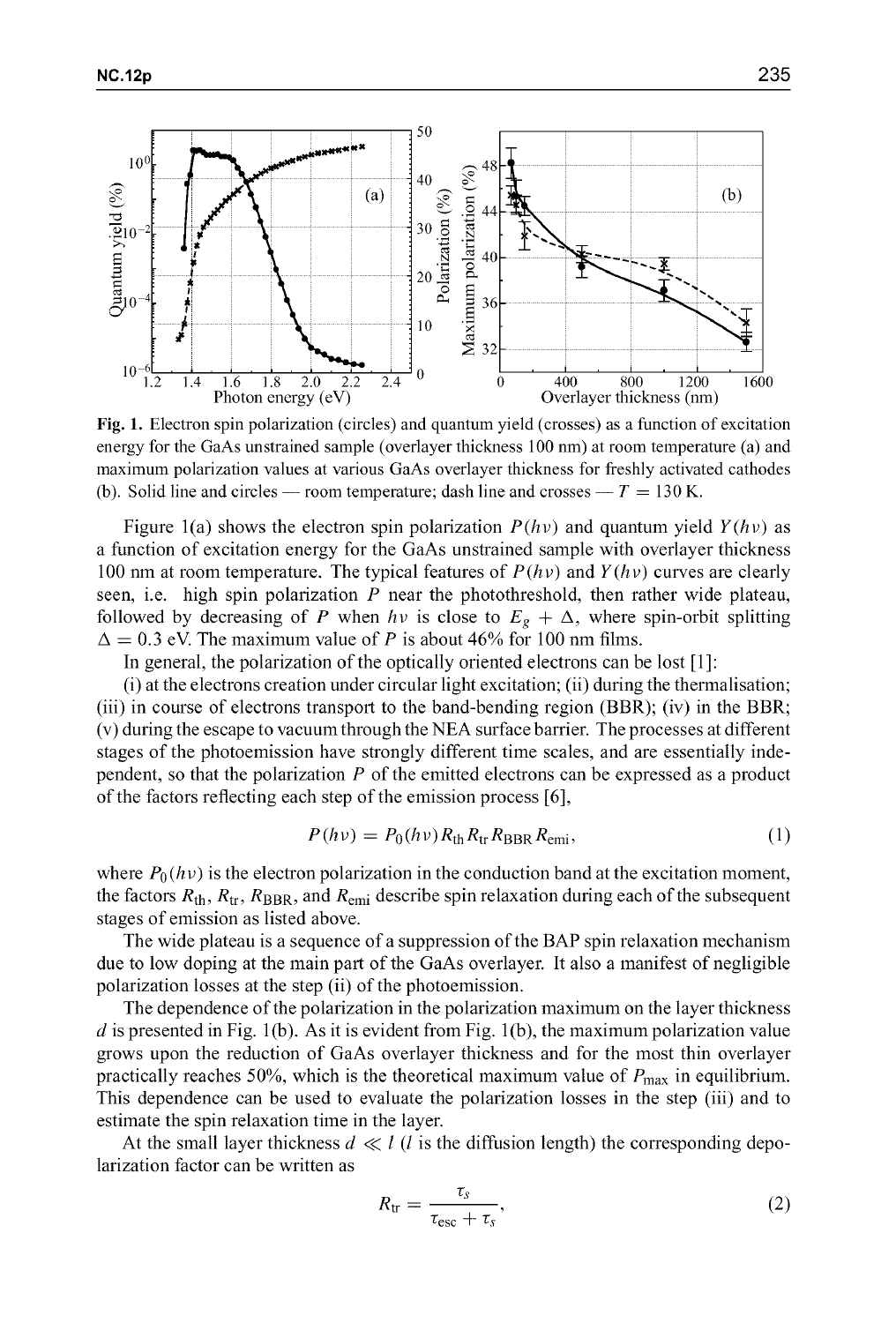

Fig. 2. Polarization (circles and squares) and Quantum Yield (crosses) evolution upon the degradation of the GaAs sample surface at  $T = 130$  K for the near-threshold (open circles) excitation  $(\Delta = h \nu E_g = 15 \text{ meV})$  and excitation at 190 meV above the energy gap (solid squares).

where  $\tau_s$  is the spin relaxation time in the active layer. The escape time from the active layer equals  $\tau_{\rm esc} = d/S$ , S being the surface recombination velocity. The comparison with the experiment gives the estimate for the spin relaxation time  $\tau_s \approx 50$  ps in line with the luminescence data, while the temperature dependence is found to be slower than that for the D'yakonov and Perel' (DP) mechanism.

One can see that at the thickness less than 400 nm  $P_{\text{max}}(300 \text{ K}) > P_{\text{max}}(130 \text{ K})$ . This observation can be explained by more effective spin relaxation in BBR at 130 K, since at low temperature the BBR quantum well is deeper, than at  $T = 300 \text{ K}$  [5] and DP mechanism becomes more effective at the step (iv) **[6].**

At the thickness d more than 400 nm the value of *Pmax* for cool cathode exceeds one at room temperature. This feature is typical as well for the bulk cathodes and is explained by faster spin relaxation in the working layer (in the step (iii)) prior the emission into vacuum.

Data of Fig. 1(b) were obtained for freshly activated cathodes, i.e.  $P(h\nu)$  and  $Y(h\nu)$ curves were measured just after activation of NEA surface. The increase of the work function, which occurs upon the degradation of the sample surface, leads to the cut-off the photoelectrons which are captured in the BBR and thermalised at the bottom of the conduction band.

Hence, the only "hot" electrons, which have not yet undergo spin relaxation due to steps (ii)-(iv), can escape into vacuum. This experiment enables us to evaluate the polarization losses in these steps. Figure 2 shows that in the case of photoexcitation at about 200 meV above the photo-threshold polarization is growing up upon the surface degradation, which is explained by the higher polarization of hot electrons. The GaAs valence band wrapping effect and the relationship between the spin and the momentum of an electron just after excitation can lead to the electron polarization of up to **67%** [7]. It was first time illustrated by Mirlin [7], who measured the hot photoluminescence circular polarization of up to **35%.** High polarization was achieved with specially designed and modified GaAs sample. Valence band wrapping and the relationship between the spin and the momentum of an electron are essential for high-polarization photoemission. High polarization obseved in